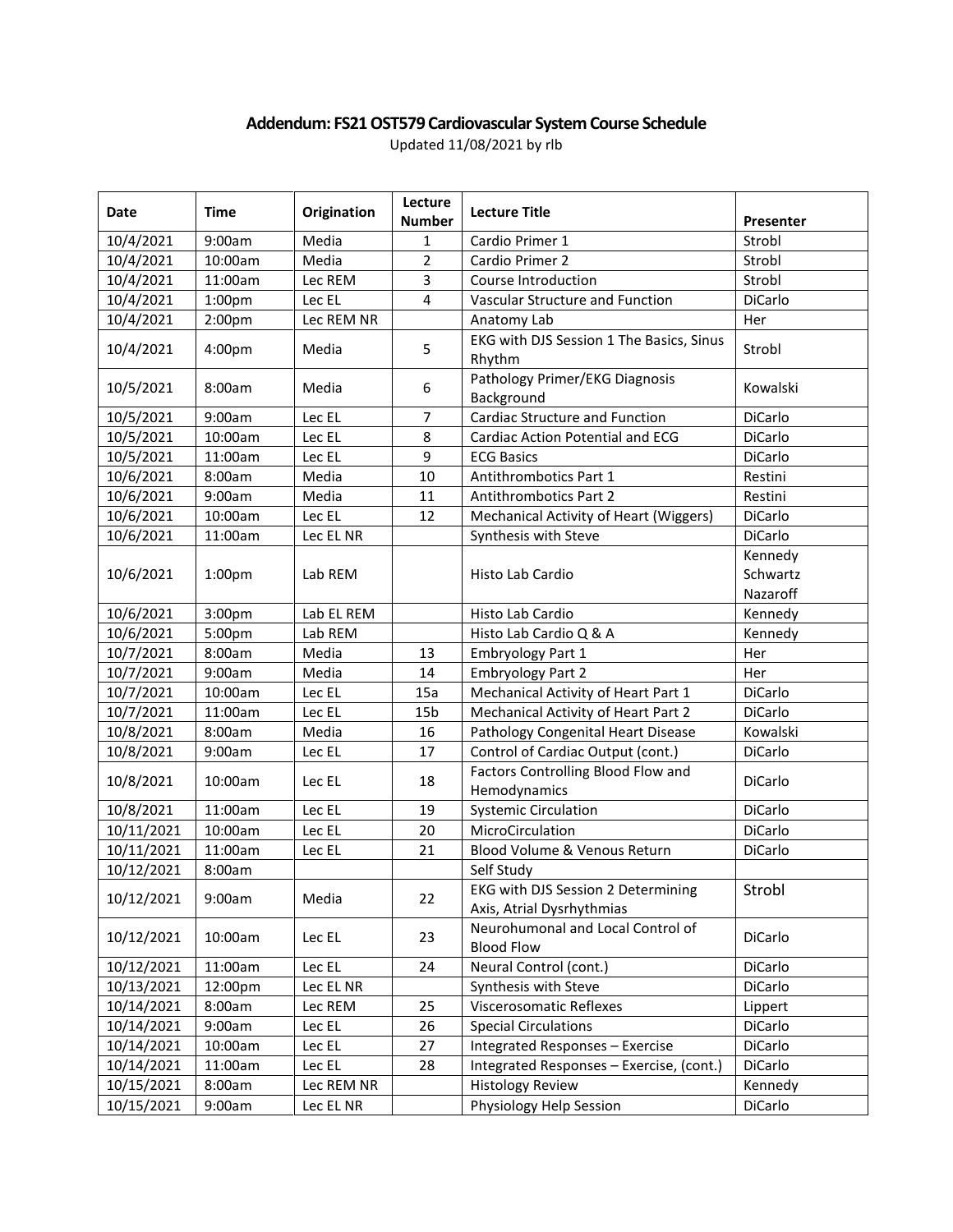| Date       | <b>Time</b>        | Origination | Lecture<br><b>Number</b> | <b>Lecture Title</b>                                               | Presenter      |
|------------|--------------------|-------------|--------------------------|--------------------------------------------------------------------|----------------|
| 10/15/2021 | 11:00am            | Online Exam |                          | Pre-Exam Quiz #1                                                   |                |
| 10/15/2021 | 1:00 <sub>pm</sub> | Lec REM     |                          | Quiz Feedback                                                      | DiCarlo/Strobl |
| 10/19/2021 | 10-11:30am         | Online Exam |                          | Exam #1                                                            |                |
| 10/20/2021 | 10:00am            | Media       | 29                       | Rhythm Strip Bootcamp Primer 1                                     | Strobl         |
| 10/20/2021 | 11:00am            | Media       | 30                       | Rhythm Strip Bootcamp Primer 2                                     | Strobl         |
|            |                    |             |                          | EKG with DJS Webcast Session 3 Bundle                              |                |
| 10/20/2021 | 1:00pm             | Media       | 31                       | Branch Blocks, Ectopic Beats                                       | Strobl         |
| 10/20/2021 | 2:00 <sub>pm</sub> | Media       | 32                       | EKG with DJS Webcast Session 5 Heart<br><b>Block</b>               | Strobl         |
| 10/20/2021 | 3:00pm             | Media       | 33                       | EKG with DJS Webcast Session 6 Rhythm<br>Potpourri                 | Strobl         |
| 10/21/2021 | 8:00am             |             |                          | <b>TBD</b>                                                         |                |
| 10/21/2021 | 9:00am             | Lec REM NR  |                          | Rhythm Strip Bootcamp 1                                            | Strobl         |
| 10/21/2021 | 10:00am            | Lec REM NR  |                          | Rhythm Strip Bootcamp 2                                            | Strobl         |
| 10/21/2021 | 11:00am            | Lec REM NR  |                          | Rhythm Strip Bootcamp 3                                            | Strobl         |
| 10/22/2021 | 8:00am             |             |                          | <b>EKG Self Study</b>                                              |                |
| 10/22/2021 | 9:00am             | Media       | 34                       | Clinical Electrophysiology Part 1                                  | Sheikh         |
| 10/22/2021 | 10:00am            | Media       | 35                       | Clinical Electrophysiology Part 2                                  | Sheikh         |
| 10/22/2021 | 11:00am            | Media       | 36                       | Clinical Electrophysiology Part 3                                  | Sheikh         |
| 10/25/2021 | 9:00am             | Media       | 37                       | Cardiac History & Differential Diagnosis                           | Link           |
| 10/25/2021 | 10:00am            | Media       | 38                       | Physical Exam of the Chest 1                                       | Link           |
| 10/25/2021 | 11:00am            | Media       | 39                       | Physical Exam of the Chest 2                                       | Link           |
| 10/25/2021 | 1:00 <sub>pm</sub> | Media       | 40                       | EKG with DJS Webcast Session 4<br>Ischemia, Injury, and Infarction | Strobl         |
| 10/25/2021 | 2:00 <sub>pm</sub> | Media       | 41                       | EKG with DJS Webcast Session 7<br>(Hypertrophy)                    | Strobl         |
| 10/25/2021 | 3:00pm             | Media       | 42                       | EKG with DJS Webcast 8 (STT Wave<br>Abnormalities)                 | Strobl         |
| 10/26/2021 | 8:00am             | Media       | 43                       | <b>EKG Differential Diagnosis 1</b>                                | Strobl         |
| 10/26/2021 | 9:00am             | Media       | 44                       | <b>EKG Differential Diagnosis 2</b>                                | Strobl         |
| 10/26/2021 | 10:00am            | Lec EL      | 45                       | Cardiac Electrophysiology 1                                        | DiCarlo        |
| 10/26/2021 | 11:00am            | Lec EL      | 46                       | Cardiac Electrophysiology 2 including<br>Vector Doll Demo          | DiCarlo        |
| 10/27/2021 | 8:00am             | Media       | 47                       | Pharmacology - Anti-Arrhythmics 1                                  | Restini        |
| 10/27/2021 | 9:00am             | Media       | 48                       | Pharmacology- Anti-Arrhythmics 2                                   | Restini        |
| 10/27/2021 | 10:00am            | Lec REM     |                          | EKG Bootcamp 1                                                     | Strobl         |
| 10/27/2021 | 11:00am            | Lec REM     |                          | EKG Bootcamp 2                                                     | Strobl         |
| 10/27/2021 | 12:00pm            | Lec REM NR  |                          | Zoom Clinic at Noon - Cardiac<br>Arrhythmia                        | Strobl         |
| 10/28/2021 | 8:00am             |             |                          | Self-Study                                                         |                |
| 10/28/2021 | 9:00am             | Lec REM NR  |                          | <b>EKG Bootcamp 3</b>                                              | Strobl         |
| 10/28/2021 | 10:00am            | Lec REM NR  |                          | <b>EKG Bootcamp 4</b>                                              | Strobl         |
| 10/28/2021 | 11:00am            | Lec REM NR  |                          | <b>EKG Bootcamp 5</b>                                              | Strobl         |
| 10/29/2021 | 8:00am             |             |                          | <b>TBD</b>                                                         | Strobl         |
| 10/29/2021 | 9:00am             | Lec REM NR  |                          | <b>EKG Grand Rounds 1</b>                                          | Strobl         |
| 10/29/2021 | 10:00am            | Lec REM NR  |                          | <b>EKG Grand Rounds 2</b>                                          | Strobl         |
| 10/29/2021 | 11:00am            | Online Exam |                          | Pre-Exam Quiz #2                                                   |                |
| 10/29/2021 | 2:00 <sub>pm</sub> | Lec REM NR  |                          | Quiz Feedback                                                      | Strobl/DiCarlo |
| 11/1/2021  | 10-11:30am         | Online Exam |                          | Exam #2                                                            |                |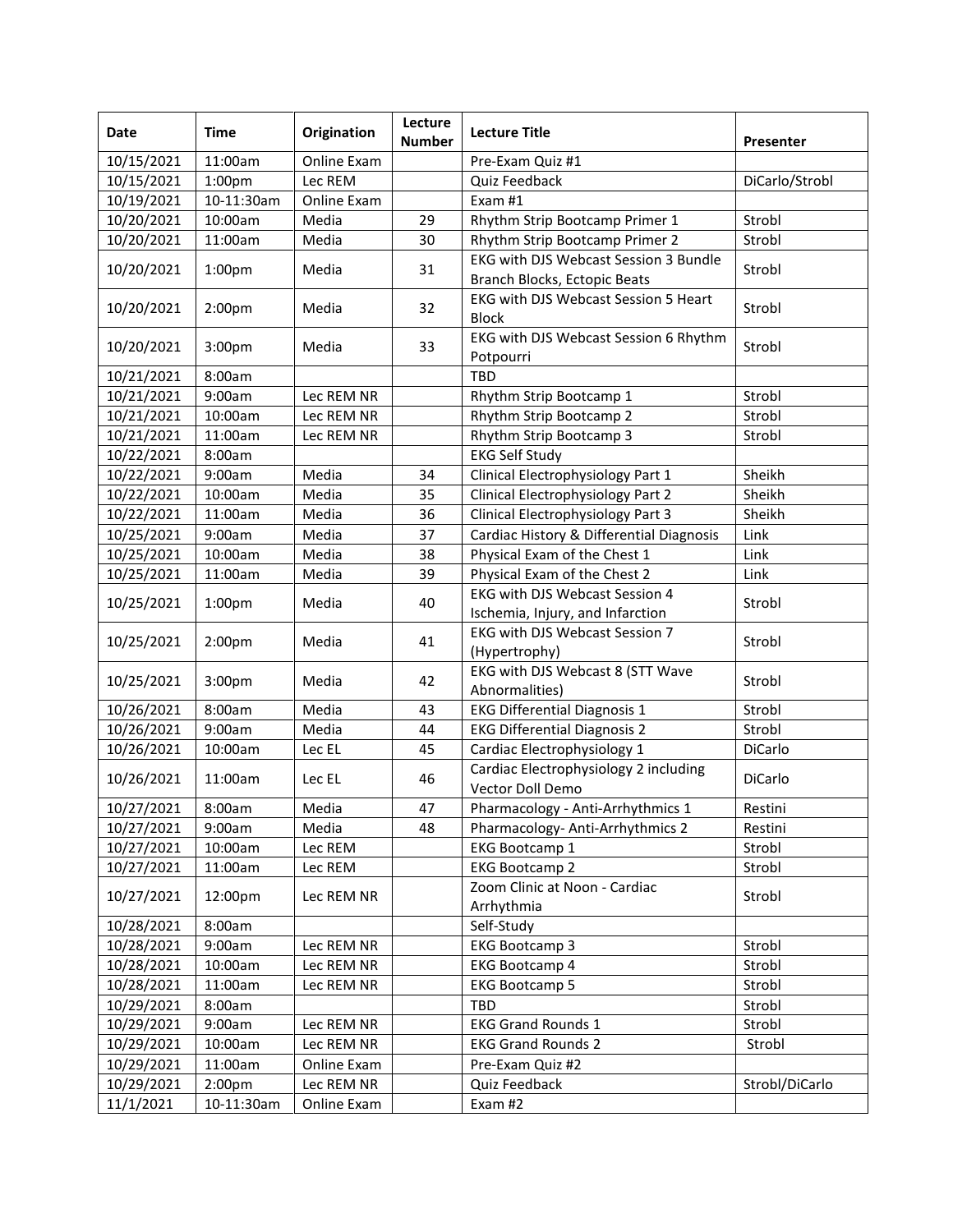| 11/2/2021<br>8:00am<br>Media<br>49<br>Strobl<br>Hypertension 1<br>9:00am<br>Media<br>50<br>Strobl<br>11/2/2021<br>Hypertension 2<br>11/2/2021<br>51<br>Physiology - Hypertension<br>10:00am<br>Lec EL<br>DiCarlo<br>Pharmacology Hypertension Therapy 1<br>11/2/2021<br>52<br>11:00am<br>Media<br>Restini<br>53<br>11/3/2021<br>8:00am<br>Pharmacology Hypertension Therapy 2<br>Media<br>Restini<br><b>Fundamentals of Cardiac Imaging</b><br>11/3/2021<br>9:00am<br>Media<br>54<br>Robinson<br>11/3/2021<br>10:00am<br>Media<br>55<br>Non-Invasive Cardiac Diagnostics 1<br>Strobl<br>11/3/2021<br>56<br>Non-Invasive Cardiac Diagnostics 2<br>11:00am<br>Media<br>Strobl<br>Non-Invasive Cardiac Diagnostics<br>11/4/2021<br>9:00am<br>Overtime Credit<br>Wilcox<br>11/4/2021<br>10:00am<br>Media<br><b>Invasive Cardiac Imaging</b><br>57<br>11/5/2021<br>Wilcox<br>8:00am<br>Media<br>58<br><b>Acute Aortic Dissection</b><br>11/5/2021<br>9:00am<br>Media<br>59<br>Thromboembolic Venous Disease<br>Wilcox<br>11/5/2021<br>10:00am<br>Media<br>60<br>Vasculitis and Vasculopathies 1<br>Kowalski<br>11/5/2021<br>61<br>11:00am<br>Media<br>Vasculitis and Vasculopathies 2<br>Kowalski<br>62<br>11/8/2021<br>8:00am<br>Media<br>Pathology Arteriosclerosis<br>Kowalski<br>11/8/2021<br>9:00am<br>63<br><b>Cardiac Risk Factors</b><br>Strobl<br>Media<br>11/8/2021<br>Media<br>64<br>Endothelium<br>Strobl<br>10:00am<br>11/9/2021<br>8:00am<br>Media<br>65<br>Biochem - Lipids 1<br>Wilkins<br>11/9/2021<br>9:00am<br>Wilkins<br>Media<br>66<br>Biochem - Lipids 2<br>11/9/2021<br>67<br>Pharmacology - Lipids<br>10:00am<br>Media<br>Restini<br>11/9/2021<br>Pharmacology - Lipids Part 2<br>11:00am<br>Media<br>68<br>Restini<br>69<br>Clinical Lipidology 1<br>11/10/2021<br>8:00am<br>Strobl<br>Media<br>Clinical Lipidology 2<br>Strobl<br>11/10/2021<br>9:00am<br>Media<br>70<br>Strobl<br>11/10/2021<br>10:00am<br><b>IPE REM</b><br><b>IPE Emotions and the Heart</b><br>Lippert<br>J. Taylor<br>11/10/2021<br>1:00 <sub>pm</sub><br>Media<br>71<br>Clinical Lipidology 3<br>Strobl<br>11/11/2021<br>8:00am<br>Media<br>72<br>Ischemia Heart Disease 1<br>Strobl<br>11/11/2021<br>9:00am<br>Media<br>73<br>Ischemia Heart Disease 2<br>Strobl<br>11/11/2021<br>10:00am<br>Media<br>74<br>Acute Coronary Syndrome<br>Wilcox<br>11/11/2021<br>11:00am<br>75<br>Physiology - Myocardial Ischemia 1<br>Lec EL<br>DiCarlo<br>Pathology Ischemic Heart Disease<br>11/12/2021<br>8:00am<br>76<br>Media<br>Kowalski<br>77<br>11/12/2021<br>Media<br>9:00am<br>Women and Heart Disease<br>Boes<br>78<br>11/12/2021<br>10:00am<br>Media<br>Pharm - Myocardial Ischemia<br>Restini<br>11/12/2021<br>10:00am<br>Lec REM<br>Special Post EKG Bootcamp<br>Strobl<br>Exam 3 Grand Rounds<br>11/12/2021<br>11:00am<br>Lec REM<br>Strobl<br>11/12/2021<br>11:00am<br>Media<br>79<br>Pharm - Acute Coronary Syndrome<br>Restini<br>11/12/2021<br>1:00 <sub>pm</sub><br>Online Exam<br>Pre-Exam Quiz #3<br>11/12/2021<br>Lec REM<br>Quiz Feedback<br>Strobl<br>2:00 <sub>pm</sub><br>11/15/2021<br>Exam #3<br>Online Exam<br>8:00am<br>11/16/2021<br>Media<br>80<br>Strobl<br>Valvular Heart Disease 1<br>11/16/2021<br>9:00am<br>Media<br>81<br>Valvular Heart Disease 2<br>Strobl<br>11/16/2021<br>10:00am<br>Media<br>82<br>Valvular Heart Disease 3<br>Strobl<br>11/16/2021<br>Media<br>83<br>11:00am<br>Valvular Heart Disease 4<br>Strobl<br>Valvular Heart Disease - MEDIA<br>11/17/2021<br>8:00am<br>Overtime Credit | Date       | <b>Time</b> | Origination | Lecture<br><b>Number</b> | <b>Lecture Title</b>                 | Presenter |
|--------------------------------------------------------------------------------------------------------------------------------------------------------------------------------------------------------------------------------------------------------------------------------------------------------------------------------------------------------------------------------------------------------------------------------------------------------------------------------------------------------------------------------------------------------------------------------------------------------------------------------------------------------------------------------------------------------------------------------------------------------------------------------------------------------------------------------------------------------------------------------------------------------------------------------------------------------------------------------------------------------------------------------------------------------------------------------------------------------------------------------------------------------------------------------------------------------------------------------------------------------------------------------------------------------------------------------------------------------------------------------------------------------------------------------------------------------------------------------------------------------------------------------------------------------------------------------------------------------------------------------------------------------------------------------------------------------------------------------------------------------------------------------------------------------------------------------------------------------------------------------------------------------------------------------------------------------------------------------------------------------------------------------------------------------------------------------------------------------------------------------------------------------------------------------------------------------------------------------------------------------------------------------------------------------------------------------------------------------------------------------------------------------------------------------------------------------------------------------------------------------------------------------------------------------------------------------------------------------------------------------------------------------------------------------------------------------------------------------------------------------------------------------------------------------------------------------------------------------------------------------------------------------------------------------------------------------------------------------------------------------------------------------------------------------------------------------------------------------------------------------------------------------------------------------------------------------------------------------------------------------------------------------------------------------------------------------------------------------------------------------------------------------------------------------------------------------------------------------------------------------------------------|------------|-------------|-------------|--------------------------|--------------------------------------|-----------|
|                                                                                                                                                                                                                                                                                                                                                                                                                                                                                                                                                                                                                                                                                                                                                                                                                                                                                                                                                                                                                                                                                                                                                                                                                                                                                                                                                                                                                                                                                                                                                                                                                                                                                                                                                                                                                                                                                                                                                                                                                                                                                                                                                                                                                                                                                                                                                                                                                                                                                                                                                                                                                                                                                                                                                                                                                                                                                                                                                                                                                                                                                                                                                                                                                                                                                                                                                                                                                                                                                                                          |            |             |             |                          |                                      |           |
|                                                                                                                                                                                                                                                                                                                                                                                                                                                                                                                                                                                                                                                                                                                                                                                                                                                                                                                                                                                                                                                                                                                                                                                                                                                                                                                                                                                                                                                                                                                                                                                                                                                                                                                                                                                                                                                                                                                                                                                                                                                                                                                                                                                                                                                                                                                                                                                                                                                                                                                                                                                                                                                                                                                                                                                                                                                                                                                                                                                                                                                                                                                                                                                                                                                                                                                                                                                                                                                                                                                          |            |             |             |                          |                                      |           |
|                                                                                                                                                                                                                                                                                                                                                                                                                                                                                                                                                                                                                                                                                                                                                                                                                                                                                                                                                                                                                                                                                                                                                                                                                                                                                                                                                                                                                                                                                                                                                                                                                                                                                                                                                                                                                                                                                                                                                                                                                                                                                                                                                                                                                                                                                                                                                                                                                                                                                                                                                                                                                                                                                                                                                                                                                                                                                                                                                                                                                                                                                                                                                                                                                                                                                                                                                                                                                                                                                                                          |            |             |             |                          |                                      |           |
|                                                                                                                                                                                                                                                                                                                                                                                                                                                                                                                                                                                                                                                                                                                                                                                                                                                                                                                                                                                                                                                                                                                                                                                                                                                                                                                                                                                                                                                                                                                                                                                                                                                                                                                                                                                                                                                                                                                                                                                                                                                                                                                                                                                                                                                                                                                                                                                                                                                                                                                                                                                                                                                                                                                                                                                                                                                                                                                                                                                                                                                                                                                                                                                                                                                                                                                                                                                                                                                                                                                          |            |             |             |                          |                                      |           |
|                                                                                                                                                                                                                                                                                                                                                                                                                                                                                                                                                                                                                                                                                                                                                                                                                                                                                                                                                                                                                                                                                                                                                                                                                                                                                                                                                                                                                                                                                                                                                                                                                                                                                                                                                                                                                                                                                                                                                                                                                                                                                                                                                                                                                                                                                                                                                                                                                                                                                                                                                                                                                                                                                                                                                                                                                                                                                                                                                                                                                                                                                                                                                                                                                                                                                                                                                                                                                                                                                                                          |            |             |             |                          |                                      |           |
|                                                                                                                                                                                                                                                                                                                                                                                                                                                                                                                                                                                                                                                                                                                                                                                                                                                                                                                                                                                                                                                                                                                                                                                                                                                                                                                                                                                                                                                                                                                                                                                                                                                                                                                                                                                                                                                                                                                                                                                                                                                                                                                                                                                                                                                                                                                                                                                                                                                                                                                                                                                                                                                                                                                                                                                                                                                                                                                                                                                                                                                                                                                                                                                                                                                                                                                                                                                                                                                                                                                          |            |             |             |                          |                                      |           |
|                                                                                                                                                                                                                                                                                                                                                                                                                                                                                                                                                                                                                                                                                                                                                                                                                                                                                                                                                                                                                                                                                                                                                                                                                                                                                                                                                                                                                                                                                                                                                                                                                                                                                                                                                                                                                                                                                                                                                                                                                                                                                                                                                                                                                                                                                                                                                                                                                                                                                                                                                                                                                                                                                                                                                                                                                                                                                                                                                                                                                                                                                                                                                                                                                                                                                                                                                                                                                                                                                                                          |            |             |             |                          |                                      |           |
|                                                                                                                                                                                                                                                                                                                                                                                                                                                                                                                                                                                                                                                                                                                                                                                                                                                                                                                                                                                                                                                                                                                                                                                                                                                                                                                                                                                                                                                                                                                                                                                                                                                                                                                                                                                                                                                                                                                                                                                                                                                                                                                                                                                                                                                                                                                                                                                                                                                                                                                                                                                                                                                                                                                                                                                                                                                                                                                                                                                                                                                                                                                                                                                                                                                                                                                                                                                                                                                                                                                          |            |             |             |                          |                                      |           |
|                                                                                                                                                                                                                                                                                                                                                                                                                                                                                                                                                                                                                                                                                                                                                                                                                                                                                                                                                                                                                                                                                                                                                                                                                                                                                                                                                                                                                                                                                                                                                                                                                                                                                                                                                                                                                                                                                                                                                                                                                                                                                                                                                                                                                                                                                                                                                                                                                                                                                                                                                                                                                                                                                                                                                                                                                                                                                                                                                                                                                                                                                                                                                                                                                                                                                                                                                                                                                                                                                                                          |            |             |             |                          |                                      |           |
|                                                                                                                                                                                                                                                                                                                                                                                                                                                                                                                                                                                                                                                                                                                                                                                                                                                                                                                                                                                                                                                                                                                                                                                                                                                                                                                                                                                                                                                                                                                                                                                                                                                                                                                                                                                                                                                                                                                                                                                                                                                                                                                                                                                                                                                                                                                                                                                                                                                                                                                                                                                                                                                                                                                                                                                                                                                                                                                                                                                                                                                                                                                                                                                                                                                                                                                                                                                                                                                                                                                          |            |             |             |                          |                                      |           |
|                                                                                                                                                                                                                                                                                                                                                                                                                                                                                                                                                                                                                                                                                                                                                                                                                                                                                                                                                                                                                                                                                                                                                                                                                                                                                                                                                                                                                                                                                                                                                                                                                                                                                                                                                                                                                                                                                                                                                                                                                                                                                                                                                                                                                                                                                                                                                                                                                                                                                                                                                                                                                                                                                                                                                                                                                                                                                                                                                                                                                                                                                                                                                                                                                                                                                                                                                                                                                                                                                                                          |            |             |             |                          |                                      |           |
|                                                                                                                                                                                                                                                                                                                                                                                                                                                                                                                                                                                                                                                                                                                                                                                                                                                                                                                                                                                                                                                                                                                                                                                                                                                                                                                                                                                                                                                                                                                                                                                                                                                                                                                                                                                                                                                                                                                                                                                                                                                                                                                                                                                                                                                                                                                                                                                                                                                                                                                                                                                                                                                                                                                                                                                                                                                                                                                                                                                                                                                                                                                                                                                                                                                                                                                                                                                                                                                                                                                          |            |             |             |                          |                                      |           |
|                                                                                                                                                                                                                                                                                                                                                                                                                                                                                                                                                                                                                                                                                                                                                                                                                                                                                                                                                                                                                                                                                                                                                                                                                                                                                                                                                                                                                                                                                                                                                                                                                                                                                                                                                                                                                                                                                                                                                                                                                                                                                                                                                                                                                                                                                                                                                                                                                                                                                                                                                                                                                                                                                                                                                                                                                                                                                                                                                                                                                                                                                                                                                                                                                                                                                                                                                                                                                                                                                                                          |            |             |             |                          |                                      |           |
|                                                                                                                                                                                                                                                                                                                                                                                                                                                                                                                                                                                                                                                                                                                                                                                                                                                                                                                                                                                                                                                                                                                                                                                                                                                                                                                                                                                                                                                                                                                                                                                                                                                                                                                                                                                                                                                                                                                                                                                                                                                                                                                                                                                                                                                                                                                                                                                                                                                                                                                                                                                                                                                                                                                                                                                                                                                                                                                                                                                                                                                                                                                                                                                                                                                                                                                                                                                                                                                                                                                          |            |             |             |                          |                                      |           |
|                                                                                                                                                                                                                                                                                                                                                                                                                                                                                                                                                                                                                                                                                                                                                                                                                                                                                                                                                                                                                                                                                                                                                                                                                                                                                                                                                                                                                                                                                                                                                                                                                                                                                                                                                                                                                                                                                                                                                                                                                                                                                                                                                                                                                                                                                                                                                                                                                                                                                                                                                                                                                                                                                                                                                                                                                                                                                                                                                                                                                                                                                                                                                                                                                                                                                                                                                                                                                                                                                                                          |            |             |             |                          |                                      |           |
|                                                                                                                                                                                                                                                                                                                                                                                                                                                                                                                                                                                                                                                                                                                                                                                                                                                                                                                                                                                                                                                                                                                                                                                                                                                                                                                                                                                                                                                                                                                                                                                                                                                                                                                                                                                                                                                                                                                                                                                                                                                                                                                                                                                                                                                                                                                                                                                                                                                                                                                                                                                                                                                                                                                                                                                                                                                                                                                                                                                                                                                                                                                                                                                                                                                                                                                                                                                                                                                                                                                          |            |             |             |                          |                                      |           |
|                                                                                                                                                                                                                                                                                                                                                                                                                                                                                                                                                                                                                                                                                                                                                                                                                                                                                                                                                                                                                                                                                                                                                                                                                                                                                                                                                                                                                                                                                                                                                                                                                                                                                                                                                                                                                                                                                                                                                                                                                                                                                                                                                                                                                                                                                                                                                                                                                                                                                                                                                                                                                                                                                                                                                                                                                                                                                                                                                                                                                                                                                                                                                                                                                                                                                                                                                                                                                                                                                                                          |            |             |             |                          |                                      |           |
|                                                                                                                                                                                                                                                                                                                                                                                                                                                                                                                                                                                                                                                                                                                                                                                                                                                                                                                                                                                                                                                                                                                                                                                                                                                                                                                                                                                                                                                                                                                                                                                                                                                                                                                                                                                                                                                                                                                                                                                                                                                                                                                                                                                                                                                                                                                                                                                                                                                                                                                                                                                                                                                                                                                                                                                                                                                                                                                                                                                                                                                                                                                                                                                                                                                                                                                                                                                                                                                                                                                          |            |             |             |                          |                                      |           |
|                                                                                                                                                                                                                                                                                                                                                                                                                                                                                                                                                                                                                                                                                                                                                                                                                                                                                                                                                                                                                                                                                                                                                                                                                                                                                                                                                                                                                                                                                                                                                                                                                                                                                                                                                                                                                                                                                                                                                                                                                                                                                                                                                                                                                                                                                                                                                                                                                                                                                                                                                                                                                                                                                                                                                                                                                                                                                                                                                                                                                                                                                                                                                                                                                                                                                                                                                                                                                                                                                                                          |            |             |             |                          |                                      |           |
|                                                                                                                                                                                                                                                                                                                                                                                                                                                                                                                                                                                                                                                                                                                                                                                                                                                                                                                                                                                                                                                                                                                                                                                                                                                                                                                                                                                                                                                                                                                                                                                                                                                                                                                                                                                                                                                                                                                                                                                                                                                                                                                                                                                                                                                                                                                                                                                                                                                                                                                                                                                                                                                                                                                                                                                                                                                                                                                                                                                                                                                                                                                                                                                                                                                                                                                                                                                                                                                                                                                          |            |             |             |                          |                                      |           |
|                                                                                                                                                                                                                                                                                                                                                                                                                                                                                                                                                                                                                                                                                                                                                                                                                                                                                                                                                                                                                                                                                                                                                                                                                                                                                                                                                                                                                                                                                                                                                                                                                                                                                                                                                                                                                                                                                                                                                                                                                                                                                                                                                                                                                                                                                                                                                                                                                                                                                                                                                                                                                                                                                                                                                                                                                                                                                                                                                                                                                                                                                                                                                                                                                                                                                                                                                                                                                                                                                                                          |            |             |             |                          |                                      |           |
|                                                                                                                                                                                                                                                                                                                                                                                                                                                                                                                                                                                                                                                                                                                                                                                                                                                                                                                                                                                                                                                                                                                                                                                                                                                                                                                                                                                                                                                                                                                                                                                                                                                                                                                                                                                                                                                                                                                                                                                                                                                                                                                                                                                                                                                                                                                                                                                                                                                                                                                                                                                                                                                                                                                                                                                                                                                                                                                                                                                                                                                                                                                                                                                                                                                                                                                                                                                                                                                                                                                          |            |             |             |                          |                                      |           |
|                                                                                                                                                                                                                                                                                                                                                                                                                                                                                                                                                                                                                                                                                                                                                                                                                                                                                                                                                                                                                                                                                                                                                                                                                                                                                                                                                                                                                                                                                                                                                                                                                                                                                                                                                                                                                                                                                                                                                                                                                                                                                                                                                                                                                                                                                                                                                                                                                                                                                                                                                                                                                                                                                                                                                                                                                                                                                                                                                                                                                                                                                                                                                                                                                                                                                                                                                                                                                                                                                                                          |            |             |             |                          |                                      |           |
|                                                                                                                                                                                                                                                                                                                                                                                                                                                                                                                                                                                                                                                                                                                                                                                                                                                                                                                                                                                                                                                                                                                                                                                                                                                                                                                                                                                                                                                                                                                                                                                                                                                                                                                                                                                                                                                                                                                                                                                                                                                                                                                                                                                                                                                                                                                                                                                                                                                                                                                                                                                                                                                                                                                                                                                                                                                                                                                                                                                                                                                                                                                                                                                                                                                                                                                                                                                                                                                                                                                          |            |             |             |                          |                                      |           |
|                                                                                                                                                                                                                                                                                                                                                                                                                                                                                                                                                                                                                                                                                                                                                                                                                                                                                                                                                                                                                                                                                                                                                                                                                                                                                                                                                                                                                                                                                                                                                                                                                                                                                                                                                                                                                                                                                                                                                                                                                                                                                                                                                                                                                                                                                                                                                                                                                                                                                                                                                                                                                                                                                                                                                                                                                                                                                                                                                                                                                                                                                                                                                                                                                                                                                                                                                                                                                                                                                                                          |            |             |             |                          |                                      |           |
|                                                                                                                                                                                                                                                                                                                                                                                                                                                                                                                                                                                                                                                                                                                                                                                                                                                                                                                                                                                                                                                                                                                                                                                                                                                                                                                                                                                                                                                                                                                                                                                                                                                                                                                                                                                                                                                                                                                                                                                                                                                                                                                                                                                                                                                                                                                                                                                                                                                                                                                                                                                                                                                                                                                                                                                                                                                                                                                                                                                                                                                                                                                                                                                                                                                                                                                                                                                                                                                                                                                          |            |             |             |                          |                                      |           |
|                                                                                                                                                                                                                                                                                                                                                                                                                                                                                                                                                                                                                                                                                                                                                                                                                                                                                                                                                                                                                                                                                                                                                                                                                                                                                                                                                                                                                                                                                                                                                                                                                                                                                                                                                                                                                                                                                                                                                                                                                                                                                                                                                                                                                                                                                                                                                                                                                                                                                                                                                                                                                                                                                                                                                                                                                                                                                                                                                                                                                                                                                                                                                                                                                                                                                                                                                                                                                                                                                                                          |            |             |             |                          |                                      |           |
|                                                                                                                                                                                                                                                                                                                                                                                                                                                                                                                                                                                                                                                                                                                                                                                                                                                                                                                                                                                                                                                                                                                                                                                                                                                                                                                                                                                                                                                                                                                                                                                                                                                                                                                                                                                                                                                                                                                                                                                                                                                                                                                                                                                                                                                                                                                                                                                                                                                                                                                                                                                                                                                                                                                                                                                                                                                                                                                                                                                                                                                                                                                                                                                                                                                                                                                                                                                                                                                                                                                          |            |             |             |                          |                                      |           |
|                                                                                                                                                                                                                                                                                                                                                                                                                                                                                                                                                                                                                                                                                                                                                                                                                                                                                                                                                                                                                                                                                                                                                                                                                                                                                                                                                                                                                                                                                                                                                                                                                                                                                                                                                                                                                                                                                                                                                                                                                                                                                                                                                                                                                                                                                                                                                                                                                                                                                                                                                                                                                                                                                                                                                                                                                                                                                                                                                                                                                                                                                                                                                                                                                                                                                                                                                                                                                                                                                                                          |            |             |             |                          |                                      |           |
|                                                                                                                                                                                                                                                                                                                                                                                                                                                                                                                                                                                                                                                                                                                                                                                                                                                                                                                                                                                                                                                                                                                                                                                                                                                                                                                                                                                                                                                                                                                                                                                                                                                                                                                                                                                                                                                                                                                                                                                                                                                                                                                                                                                                                                                                                                                                                                                                                                                                                                                                                                                                                                                                                                                                                                                                                                                                                                                                                                                                                                                                                                                                                                                                                                                                                                                                                                                                                                                                                                                          |            |             |             |                          |                                      |           |
|                                                                                                                                                                                                                                                                                                                                                                                                                                                                                                                                                                                                                                                                                                                                                                                                                                                                                                                                                                                                                                                                                                                                                                                                                                                                                                                                                                                                                                                                                                                                                                                                                                                                                                                                                                                                                                                                                                                                                                                                                                                                                                                                                                                                                                                                                                                                                                                                                                                                                                                                                                                                                                                                                                                                                                                                                                                                                                                                                                                                                                                                                                                                                                                                                                                                                                                                                                                                                                                                                                                          |            |             |             |                          |                                      |           |
|                                                                                                                                                                                                                                                                                                                                                                                                                                                                                                                                                                                                                                                                                                                                                                                                                                                                                                                                                                                                                                                                                                                                                                                                                                                                                                                                                                                                                                                                                                                                                                                                                                                                                                                                                                                                                                                                                                                                                                                                                                                                                                                                                                                                                                                                                                                                                                                                                                                                                                                                                                                                                                                                                                                                                                                                                                                                                                                                                                                                                                                                                                                                                                                                                                                                                                                                                                                                                                                                                                                          |            |             |             |                          |                                      |           |
|                                                                                                                                                                                                                                                                                                                                                                                                                                                                                                                                                                                                                                                                                                                                                                                                                                                                                                                                                                                                                                                                                                                                                                                                                                                                                                                                                                                                                                                                                                                                                                                                                                                                                                                                                                                                                                                                                                                                                                                                                                                                                                                                                                                                                                                                                                                                                                                                                                                                                                                                                                                                                                                                                                                                                                                                                                                                                                                                                                                                                                                                                                                                                                                                                                                                                                                                                                                                                                                                                                                          |            |             |             |                          |                                      |           |
|                                                                                                                                                                                                                                                                                                                                                                                                                                                                                                                                                                                                                                                                                                                                                                                                                                                                                                                                                                                                                                                                                                                                                                                                                                                                                                                                                                                                                                                                                                                                                                                                                                                                                                                                                                                                                                                                                                                                                                                                                                                                                                                                                                                                                                                                                                                                                                                                                                                                                                                                                                                                                                                                                                                                                                                                                                                                                                                                                                                                                                                                                                                                                                                                                                                                                                                                                                                                                                                                                                                          |            |             |             |                          |                                      |           |
|                                                                                                                                                                                                                                                                                                                                                                                                                                                                                                                                                                                                                                                                                                                                                                                                                                                                                                                                                                                                                                                                                                                                                                                                                                                                                                                                                                                                                                                                                                                                                                                                                                                                                                                                                                                                                                                                                                                                                                                                                                                                                                                                                                                                                                                                                                                                                                                                                                                                                                                                                                                                                                                                                                                                                                                                                                                                                                                                                                                                                                                                                                                                                                                                                                                                                                                                                                                                                                                                                                                          |            |             |             |                          |                                      |           |
|                                                                                                                                                                                                                                                                                                                                                                                                                                                                                                                                                                                                                                                                                                                                                                                                                                                                                                                                                                                                                                                                                                                                                                                                                                                                                                                                                                                                                                                                                                                                                                                                                                                                                                                                                                                                                                                                                                                                                                                                                                                                                                                                                                                                                                                                                                                                                                                                                                                                                                                                                                                                                                                                                                                                                                                                                                                                                                                                                                                                                                                                                                                                                                                                                                                                                                                                                                                                                                                                                                                          |            |             |             |                          |                                      |           |
|                                                                                                                                                                                                                                                                                                                                                                                                                                                                                                                                                                                                                                                                                                                                                                                                                                                                                                                                                                                                                                                                                                                                                                                                                                                                                                                                                                                                                                                                                                                                                                                                                                                                                                                                                                                                                                                                                                                                                                                                                                                                                                                                                                                                                                                                                                                                                                                                                                                                                                                                                                                                                                                                                                                                                                                                                                                                                                                                                                                                                                                                                                                                                                                                                                                                                                                                                                                                                                                                                                                          |            |             |             |                          |                                      |           |
|                                                                                                                                                                                                                                                                                                                                                                                                                                                                                                                                                                                                                                                                                                                                                                                                                                                                                                                                                                                                                                                                                                                                                                                                                                                                                                                                                                                                                                                                                                                                                                                                                                                                                                                                                                                                                                                                                                                                                                                                                                                                                                                                                                                                                                                                                                                                                                                                                                                                                                                                                                                                                                                                                                                                                                                                                                                                                                                                                                                                                                                                                                                                                                                                                                                                                                                                                                                                                                                                                                                          |            |             |             |                          |                                      |           |
|                                                                                                                                                                                                                                                                                                                                                                                                                                                                                                                                                                                                                                                                                                                                                                                                                                                                                                                                                                                                                                                                                                                                                                                                                                                                                                                                                                                                                                                                                                                                                                                                                                                                                                                                                                                                                                                                                                                                                                                                                                                                                                                                                                                                                                                                                                                                                                                                                                                                                                                                                                                                                                                                                                                                                                                                                                                                                                                                                                                                                                                                                                                                                                                                                                                                                                                                                                                                                                                                                                                          |            |             |             |                          |                                      |           |
|                                                                                                                                                                                                                                                                                                                                                                                                                                                                                                                                                                                                                                                                                                                                                                                                                                                                                                                                                                                                                                                                                                                                                                                                                                                                                                                                                                                                                                                                                                                                                                                                                                                                                                                                                                                                                                                                                                                                                                                                                                                                                                                                                                                                                                                                                                                                                                                                                                                                                                                                                                                                                                                                                                                                                                                                                                                                                                                                                                                                                                                                                                                                                                                                                                                                                                                                                                                                                                                                                                                          |            |             |             |                          |                                      |           |
|                                                                                                                                                                                                                                                                                                                                                                                                                                                                                                                                                                                                                                                                                                                                                                                                                                                                                                                                                                                                                                                                                                                                                                                                                                                                                                                                                                                                                                                                                                                                                                                                                                                                                                                                                                                                                                                                                                                                                                                                                                                                                                                                                                                                                                                                                                                                                                                                                                                                                                                                                                                                                                                                                                                                                                                                                                                                                                                                                                                                                                                                                                                                                                                                                                                                                                                                                                                                                                                                                                                          |            |             |             |                          |                                      |           |
|                                                                                                                                                                                                                                                                                                                                                                                                                                                                                                                                                                                                                                                                                                                                                                                                                                                                                                                                                                                                                                                                                                                                                                                                                                                                                                                                                                                                                                                                                                                                                                                                                                                                                                                                                                                                                                                                                                                                                                                                                                                                                                                                                                                                                                                                                                                                                                                                                                                                                                                                                                                                                                                                                                                                                                                                                                                                                                                                                                                                                                                                                                                                                                                                                                                                                                                                                                                                                                                                                                                          |            |             |             |                          |                                      |           |
|                                                                                                                                                                                                                                                                                                                                                                                                                                                                                                                                                                                                                                                                                                                                                                                                                                                                                                                                                                                                                                                                                                                                                                                                                                                                                                                                                                                                                                                                                                                                                                                                                                                                                                                                                                                                                                                                                                                                                                                                                                                                                                                                                                                                                                                                                                                                                                                                                                                                                                                                                                                                                                                                                                                                                                                                                                                                                                                                                                                                                                                                                                                                                                                                                                                                                                                                                                                                                                                                                                                          |            |             |             |                          |                                      |           |
|                                                                                                                                                                                                                                                                                                                                                                                                                                                                                                                                                                                                                                                                                                                                                                                                                                                                                                                                                                                                                                                                                                                                                                                                                                                                                                                                                                                                                                                                                                                                                                                                                                                                                                                                                                                                                                                                                                                                                                                                                                                                                                                                                                                                                                                                                                                                                                                                                                                                                                                                                                                                                                                                                                                                                                                                                                                                                                                                                                                                                                                                                                                                                                                                                                                                                                                                                                                                                                                                                                                          |            |             |             |                          |                                      |           |
|                                                                                                                                                                                                                                                                                                                                                                                                                                                                                                                                                                                                                                                                                                                                                                                                                                                                                                                                                                                                                                                                                                                                                                                                                                                                                                                                                                                                                                                                                                                                                                                                                                                                                                                                                                                                                                                                                                                                                                                                                                                                                                                                                                                                                                                                                                                                                                                                                                                                                                                                                                                                                                                                                                                                                                                                                                                                                                                                                                                                                                                                                                                                                                                                                                                                                                                                                                                                                                                                                                                          |            |             |             |                          |                                      |           |
|                                                                                                                                                                                                                                                                                                                                                                                                                                                                                                                                                                                                                                                                                                                                                                                                                                                                                                                                                                                                                                                                                                                                                                                                                                                                                                                                                                                                                                                                                                                                                                                                                                                                                                                                                                                                                                                                                                                                                                                                                                                                                                                                                                                                                                                                                                                                                                                                                                                                                                                                                                                                                                                                                                                                                                                                                                                                                                                                                                                                                                                                                                                                                                                                                                                                                                                                                                                                                                                                                                                          |            |             |             |                          |                                      |           |
|                                                                                                                                                                                                                                                                                                                                                                                                                                                                                                                                                                                                                                                                                                                                                                                                                                                                                                                                                                                                                                                                                                                                                                                                                                                                                                                                                                                                                                                                                                                                                                                                                                                                                                                                                                                                                                                                                                                                                                                                                                                                                                                                                                                                                                                                                                                                                                                                                                                                                                                                                                                                                                                                                                                                                                                                                                                                                                                                                                                                                                                                                                                                                                                                                                                                                                                                                                                                                                                                                                                          | 11/17/2021 | 9:00am      | Media       | 84                       | Viral Infections Involving the Heart | Rosenberg |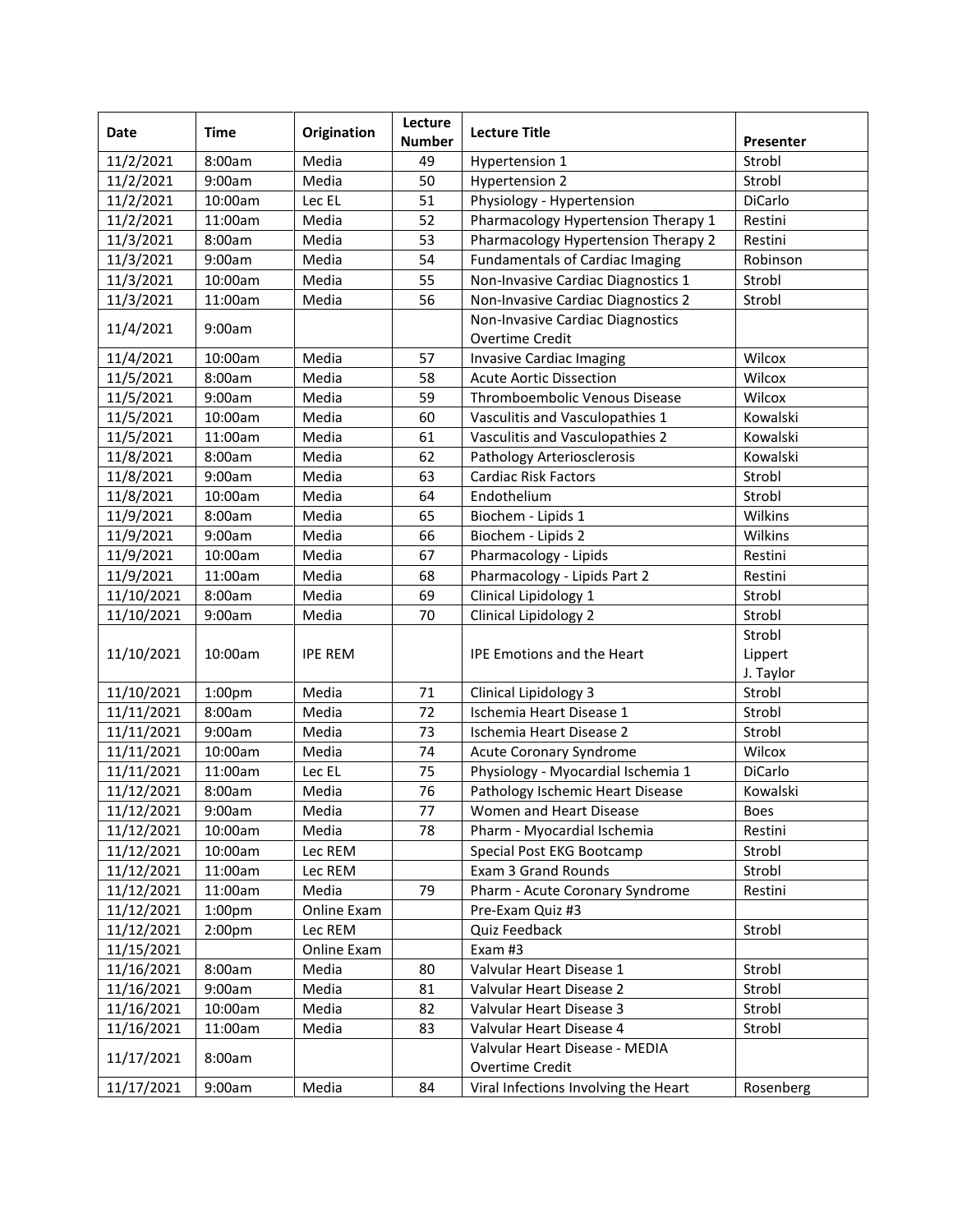| Date       | Time               | Origination      | Lecture<br><b>Number</b> | <b>Lecture Title</b>                                | Presenter     |
|------------|--------------------|------------------|--------------------------|-----------------------------------------------------|---------------|
| 11/17/2021 | 10:00am            | Media            | 85                       | Radiographic Diagnosis of Cardiac<br><b>Disease</b> | Robinson      |
| 11/17/2021 | 11:00am            | Lec EL           | 86                       | Physiology - Valvular Heart Disease                 | DiCarlo       |
| 11/18/2021 | 8:00am             | Media            | 87                       | COVID-19 and the Heart                              | Gulick        |
| 11/18/2021 | 9:00am             | Media            | 88                       | Endocarditis 1                                      | Gulick        |
| 11/18/2021 | 10:00am            | Media            | 89                       | Endocarditis 2                                      | Gulick        |
| 11/18/2021 | 11:00am            |                  |                          | <b>TBD</b>                                          |               |
|            |                    |                  |                          | Zoom Clinic at Noon - Valvular Heart                | Strobl        |
| 11/18/2021 | 12:00pm            | Lec REM          |                          | <b>Disease</b>                                      | Bandyopadhyay |
|            |                    |                  |                          | NO CLASSES THANKSGIVING HOLIDAY                     |               |
|            |                    |                  |                          | 11/22/2021 - 11/26/2021                             |               |
| 11/29/2021 | 8:00am             | Media            | 90                       | Cardiomyopathies 1                                  | Strobl        |
| 11/29/2021 | 9:00am             | Media            | 91                       | Cardiomyopathies 2                                  | Strobl        |
| 11/29/2021 | 10:00am            | Media            | 92                       | CHF - Classification                                | Strobl        |
| 11/29/2021 | 11:00am            | Media            | 93                       | CHF - Treatment                                     | Strobl        |
| 11/30/2021 | 8:00am             | Media            | 94                       | Pharm Congestive Heart Failure                      | Restini       |
| 11/30/2021 | 9:00am             | Media            | 95                       | Pathology Valvular Heart Disease                    | Kowalski      |
|            |                    |                  |                          | Pathology - Pericardial                             |               |
| 11/30/2021 | 10:00am            | Media            | 96                       | Disease/Cardiomyopathy                              | Kowalski      |
| 11/30/2021 | 11:00am            | Lec EL           | 97                       | Physio - Congestive Heart Failure/Shock             | DiCarlo       |
| 12/1/2021  | 8:00am             | Media            | 98                       | <b>Pulmonary Hypertension</b>                       | Link          |
|            |                    |                  |                          | Osteopathic Principles, Manipulative                |               |
| 12/1/2021  | 9:00am             | Media            | 99                       | Medicine, and the Cardiovascular                    | Lippert       |
|            |                    |                  |                          | System                                              |               |
|            | 10:00am            |                  |                          |                                                     | Strobl        |
| 12/1/2021  |                    | Lec REM NR       |                          | High Yield Board Review                             | Lippert       |
|            |                    |                  |                          |                                                     | Hughes        |
| 12/2/2021  | 9:00am             | Disc Local       |                          | <b>Emergency Medicine Cases</b>                     | Gerstner      |
|            |                    |                  |                          | (See D2L for room assignment)                       | Butki         |
|            |                    |                  |                          |                                                     | Flaherty      |
| 12/3/2021  | 8:00am             |                  |                          | CHF - MEDIA Overtime Credit                         |               |
| 12/3/2021  | 9:00am             |                  |                          | CAD - MEDIA Overtime Credits                        |               |
| 12/3/2021  | 10:00am            |                  |                          | Misc. Topics - MEDIA Overtime Credit                |               |
| 12/3/2021  | 11:00am            | Media            | 100                      | <b>Pericardial Disease</b>                          | Strobl        |
| 12/6/2021  | 9:00am             | Lec REM NR       |                          | Workshop 1                                          | Strobl        |
| 12/7/2021  | 9:00am             | Lec REM NR       |                          | Workshop 2                                          | Strobl        |
| 12/7/2021  |                    | Lab Local<br>TBD |                          | Cardio ClinicoPathology Lab                         | Kowalski      |
|            | 1:00 <sub>pm</sub> |                  |                          |                                                     | Kennedy       |
| 12/7/2021  | 5:00pm             | Lab Local<br>TBD |                          | Cardio ClinicoPathology Lab                         | Kowalski      |
|            |                    |                  |                          |                                                     | Kennedy       |
| 12/8/2021  | 9:00am             | Lec REM          |                          | Grand Rounds 1 Final Exam Edition                   | Strobl        |
| 12/8/2021  | 10:00am            | Lec REM          |                          | Grand Rounds 2 Final Exam Edition                   | Strobl        |
| 12/8/2021  | 11:00am            | Lec REM          |                          | Grand Rounds 3 Final Exam Edition                   | Strobl        |
|            |                    | Lab Local        |                          | Cardio ClinicoPathology Lab                         | Kowalski      |
| 12/8/2021  | 1:00 <sub>pm</sub> | EL Only          |                          | (See D2L for assigned time)                         | Kennedy       |
|            |                    | Lab Local        |                          | Cardio ClinicoPathology Lab                         | Kowalski      |
| 12/8/2021  | 3:00pm             | EL Only          |                          | (See D2L for assigned time)                         | Kennedy       |
|            | 5:00pm             | Lab Local        |                          | Cardio ClinicoPathology Lab                         | Kowalski      |
| 12/8/2021  |                    | EL Only          |                          | (See D2L for assigned time)                         | Kennedy       |